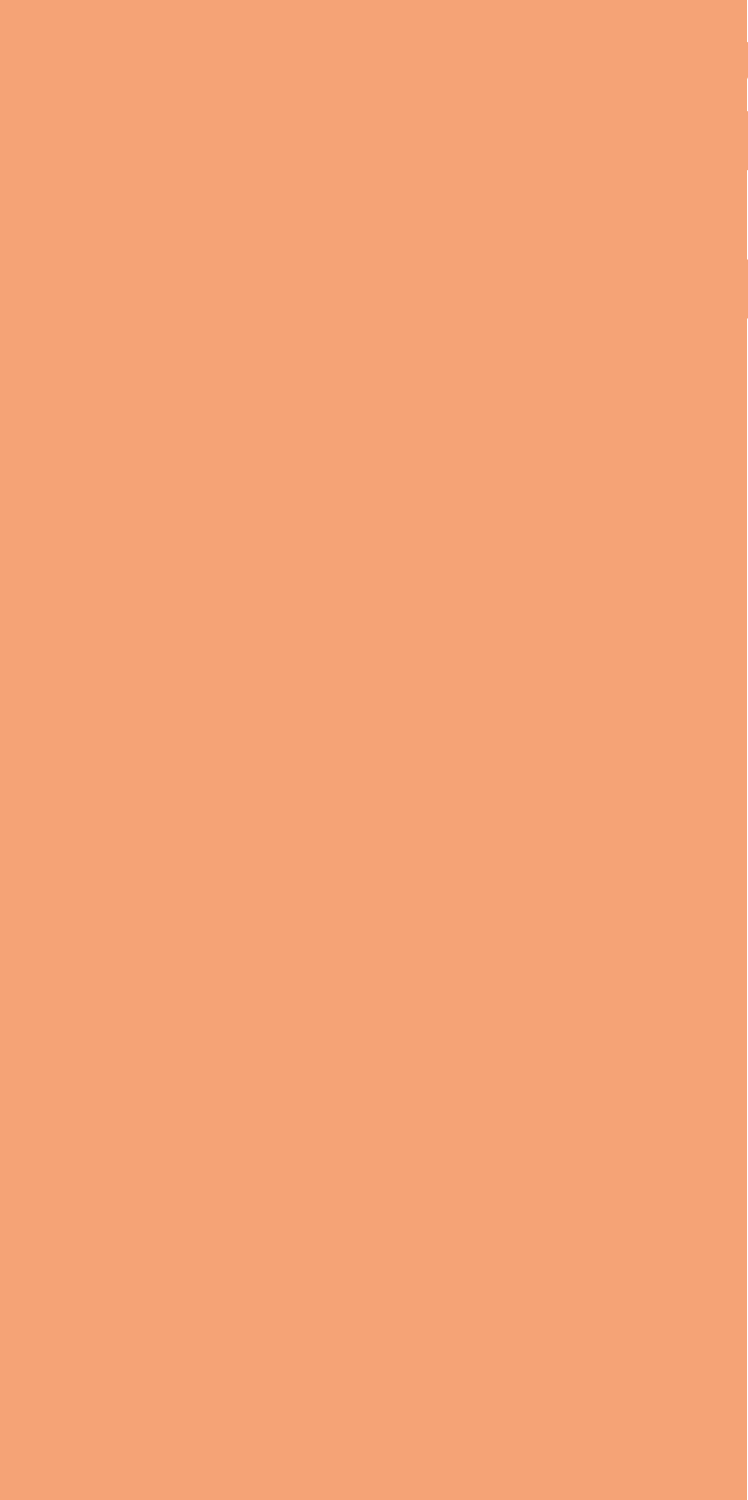| <b>SPARKLING</b><br>Miquel Pons Brut Reserva NV/ Cava<br>Etienne Dumont Brut NV / Champagne<br><b>ROSÉ WINE</b><br>Palm par l'Escarelle 2021 / Châteaux d'Escarelle<br>Caladoc, Cinsault, Grenache / Organic<br>Provence, France<br><b>WHITE WINE</b><br>Trovati Bianco 2021 / Mezzacorona<br>Grillo<br>Sicily, Italy | 110/495<br>145/870<br>110/495<br>100/445 |
|-----------------------------------------------------------------------------------------------------------------------------------------------------------------------------------------------------------------------------------------------------------------------------------------------------------------------|------------------------------------------|
|                                                                                                                                                                                                                                                                                                                       |                                          |
|                                                                                                                                                                                                                                                                                                                       |                                          |
|                                                                                                                                                                                                                                                                                                                       |                                          |
|                                                                                                                                                                                                                                                                                                                       |                                          |
|                                                                                                                                                                                                                                                                                                                       |                                          |
|                                                                                                                                                                                                                                                                                                                       |                                          |
|                                                                                                                                                                                                                                                                                                                       |                                          |
|                                                                                                                                                                                                                                                                                                                       |                                          |
|                                                                                                                                                                                                                                                                                                                       |                                          |
|                                                                                                                                                                                                                                                                                                                       |                                          |
|                                                                                                                                                                                                                                                                                                                       |                                          |
|                                                                                                                                                                                                                                                                                                                       |                                          |
|                                                                                                                                                                                                                                                                                                                       |                                          |
|                                                                                                                                                                                                                                                                                                                       |                                          |
| <b>Culinaria Collection 2018/ Leopard's Leap</b><br><b>Chenin Blanc</b>                                                                                                                                                                                                                                               | 115/515                                  |
| Western Cape, South Africa                                                                                                                                                                                                                                                                                            |                                          |
|                                                                                                                                                                                                                                                                                                                       |                                          |
| Catena 2020 / Bodega Catena Zapata                                                                                                                                                                                                                                                                                    | 120/540                                  |
| Chardonnay / Sustainable, Vegan<br>Mendoza, Argentina                                                                                                                                                                                                                                                                 |                                          |
|                                                                                                                                                                                                                                                                                                                       |                                          |
| Auxerrois Trois Châteaux 2018 / Kuentz-Bas                                                                                                                                                                                                                                                                            | 130/585                                  |
| Auxerrois / Organic                                                                                                                                                                                                                                                                                                   |                                          |
| Alsace, France                                                                                                                                                                                                                                                                                                        |                                          |
| Now Chardonnay 2019 / Paxton Wines                                                                                                                                                                                                                                                                                    | 140/630                                  |
| Chardonnay / Organic, Vegan                                                                                                                                                                                                                                                                                           |                                          |
| McLaren Vale, Australia                                                                                                                                                                                                                                                                                               |                                          |
| Walnut Collectables 2021 / Walnut Block Wines                                                                                                                                                                                                                                                                         | 150/675                                  |
| Sauvignon Blanc / Organic                                                                                                                                                                                                                                                                                             |                                          |
| Marlborough, New Zealand                                                                                                                                                                                                                                                                                              |                                          |
|                                                                                                                                                                                                                                                                                                                       | 150/675                                  |
| Watervale Riesling 2019 / Jim Barry<br>Riesling                                                                                                                                                                                                                                                                       |                                          |
| Clare Valley, Australia                                                                                                                                                                                                                                                                                               |                                          |
|                                                                                                                                                                                                                                                                                                                       |                                          |
| <b>RED WINE</b>                                                                                                                                                                                                                                                                                                       |                                          |
| Tilia 2020 / Bodega Catena Zapata                                                                                                                                                                                                                                                                                     | 100/445                                  |
| Malbec / Sustainable                                                                                                                                                                                                                                                                                                  |                                          |
| Mendoza, Argentina                                                                                                                                                                                                                                                                                                    |                                          |
| Llebre 2019 / Tomàs Cusiné                                                                                                                                                                                                                                                                                            | 120/540                                  |
| Tempranillo, Garnacha, Merlot, Cariñena                                                                                                                                                                                                                                                                               |                                          |
| Coster del Segre, Spain                                                                                                                                                                                                                                                                                               |                                          |
|                                                                                                                                                                                                                                                                                                                       |                                          |
| Gemtree Organic Shiraz 2021 / Gemtree wines<br>Shiraz / Biodynamic, Sustainable                                                                                                                                                                                                                                       | 120/540                                  |
| McLaren Vale, Australia                                                                                                                                                                                                                                                                                               |                                          |
|                                                                                                                                                                                                                                                                                                                       |                                          |
|                                                                                                                                                                                                                                                                                                                       |                                          |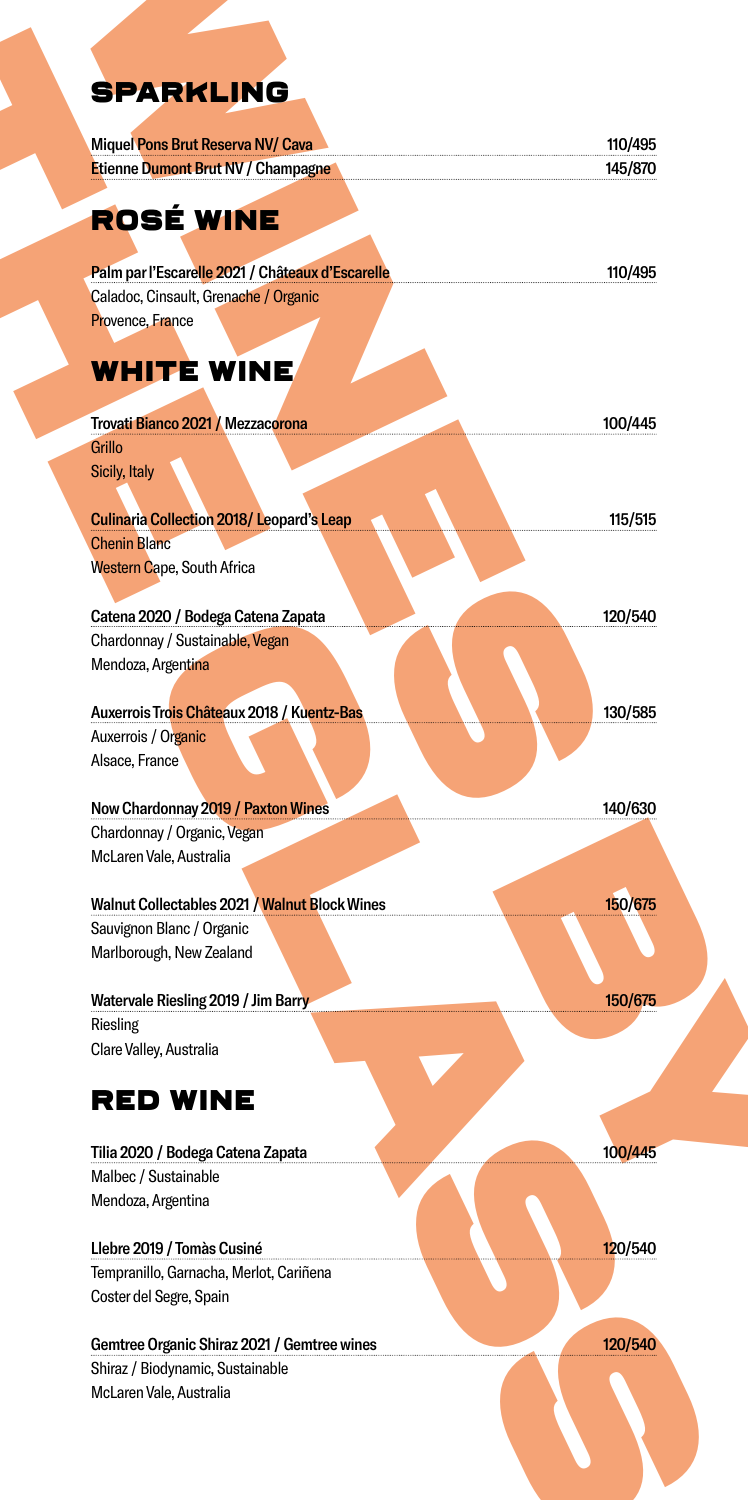| <b>Bridlewood 2019 / Bridlewood Estate</b><br>130/585<br>Pinot Noir<br>Monterey County, USA<br>Lohsa 2019 / Azienda Agricola Poliziano<br>130/585<br>Sangiovese, Ciliegiolo / Organic<br>Morellino di Scansano, Italy<br>Barbera D'Asti 2021 / Carlin di Paolo<br>140/630<br>Barbera / Sustainable<br>Asti, Piedmonte, Italy<br>Tolmer 2018 / Penley Estate<br>140/630<br>Cabernet Sauvignon / Vegan<br>Coonawarra, Australia<br>Petit Ours 2010 / Matthieu Barret<br>150/675<br>Syrah / Biodynamic<br>Côte du Rhône, France |  |  |
|------------------------------------------------------------------------------------------------------------------------------------------------------------------------------------------------------------------------------------------------------------------------------------------------------------------------------------------------------------------------------------------------------------------------------------------------------------------------------------------------------------------------------|--|--|
|                                                                                                                                                                                                                                                                                                                                                                                                                                                                                                                              |  |  |
|                                                                                                                                                                                                                                                                                                                                                                                                                                                                                                                              |  |  |
|                                                                                                                                                                                                                                                                                                                                                                                                                                                                                                                              |  |  |
|                                                                                                                                                                                                                                                                                                                                                                                                                                                                                                                              |  |  |
|                                                                                                                                                                                                                                                                                                                                                                                                                                                                                                                              |  |  |
|                                                                                                                                                                                                                                                                                                                                                                                                                                                                                                                              |  |  |
|                                                                                                                                                                                                                                                                                                                                                                                                                                                                                                                              |  |  |
|                                                                                                                                                                                                                                                                                                                                                                                                                                                                                                                              |  |  |
|                                                                                                                                                                                                                                                                                                                                                                                                                                                                                                                              |  |  |
|                                                                                                                                                                                                                                                                                                                                                                                                                                                                                                                              |  |  |
|                                                                                                                                                                                                                                                                                                                                                                                                                                                                                                                              |  |  |
|                                                                                                                                                                                                                                                                                                                                                                                                                                                                                                                              |  |  |
|                                                                                                                                                                                                                                                                                                                                                                                                                                                                                                                              |  |  |
|                                                                                                                                                                                                                                                                                                                                                                                                                                                                                                                              |  |  |
|                                                                                                                                                                                                                                                                                                                                                                                                                                                                                                                              |  |  |
|                                                                                                                                                                                                                                                                                                                                                                                                                                                                                                                              |  |  |
|                                                                                                                                                                                                                                                                                                                                                                                                                                                                                                                              |  |  |
|                                                                                                                                                                                                                                                                                                                                                                                                                                                                                                                              |  |  |
|                                                                                                                                                                                                                                                                                                                                                                                                                                                                                                                              |  |  |
|                                                                                                                                                                                                                                                                                                                                                                                                                                                                                                                              |  |  |
|                                                                                                                                                                                                                                                                                                                                                                                                                                                                                                                              |  |  |
|                                                                                                                                                                                                                                                                                                                                                                                                                                                                                                                              |  |  |
|                                                                                                                                                                                                                                                                                                                                                                                                                                                                                                                              |  |  |
|                                                                                                                                                                                                                                                                                                                                                                                                                                                                                                                              |  |  |
|                                                                                                                                                                                                                                                                                                                                                                                                                                                                                                                              |  |  |
|                                                                                                                                                                                                                                                                                                                                                                                                                                                                                                                              |  |  |
|                                                                                                                                                                                                                                                                                                                                                                                                                                                                                                                              |  |  |
|                                                                                                                                                                                                                                                                                                                                                                                                                                                                                                                              |  |  |
|                                                                                                                                                                                                                                                                                                                                                                                                                                                                                                                              |  |  |
|                                                                                                                                                                                                                                                                                                                                                                                                                                                                                                                              |  |  |
|                                                                                                                                                                                                                                                                                                                                                                                                                                                                                                                              |  |  |
|                                                                                                                                                                                                                                                                                                                                                                                                                                                                                                                              |  |  |
|                                                                                                                                                                                                                                                                                                                                                                                                                                                                                                                              |  |  |
|                                                                                                                                                                                                                                                                                                                                                                                                                                                                                                                              |  |  |
|                                                                                                                                                                                                                                                                                                                                                                                                                                                                                                                              |  |  |
|                                                                                                                                                                                                                                                                                                                                                                                                                                                                                                                              |  |  |
|                                                                                                                                                                                                                                                                                                                                                                                                                                                                                                                              |  |  |
|                                                                                                                                                                                                                                                                                                                                                                                                                                                                                                                              |  |  |
|                                                                                                                                                                                                                                                                                                                                                                                                                                                                                                                              |  |  |
|                                                                                                                                                                                                                                                                                                                                                                                                                                                                                                                              |  |  |
|                                                                                                                                                                                                                                                                                                                                                                                                                                                                                                                              |  |  |
|                                                                                                                                                                                                                                                                                                                                                                                                                                                                                                                              |  |  |
|                                                                                                                                                                                                                                                                                                                                                                                                                                                                                                                              |  |  |
|                                                                                                                                                                                                                                                                                                                                                                                                                                                                                                                              |  |  |
|                                                                                                                                                                                                                                                                                                                                                                                                                                                                                                                              |  |  |
|                                                                                                                                                                                                                                                                                                                                                                                                                                                                                                                              |  |  |
|                                                                                                                                                                                                                                                                                                                                                                                                                                                                                                                              |  |  |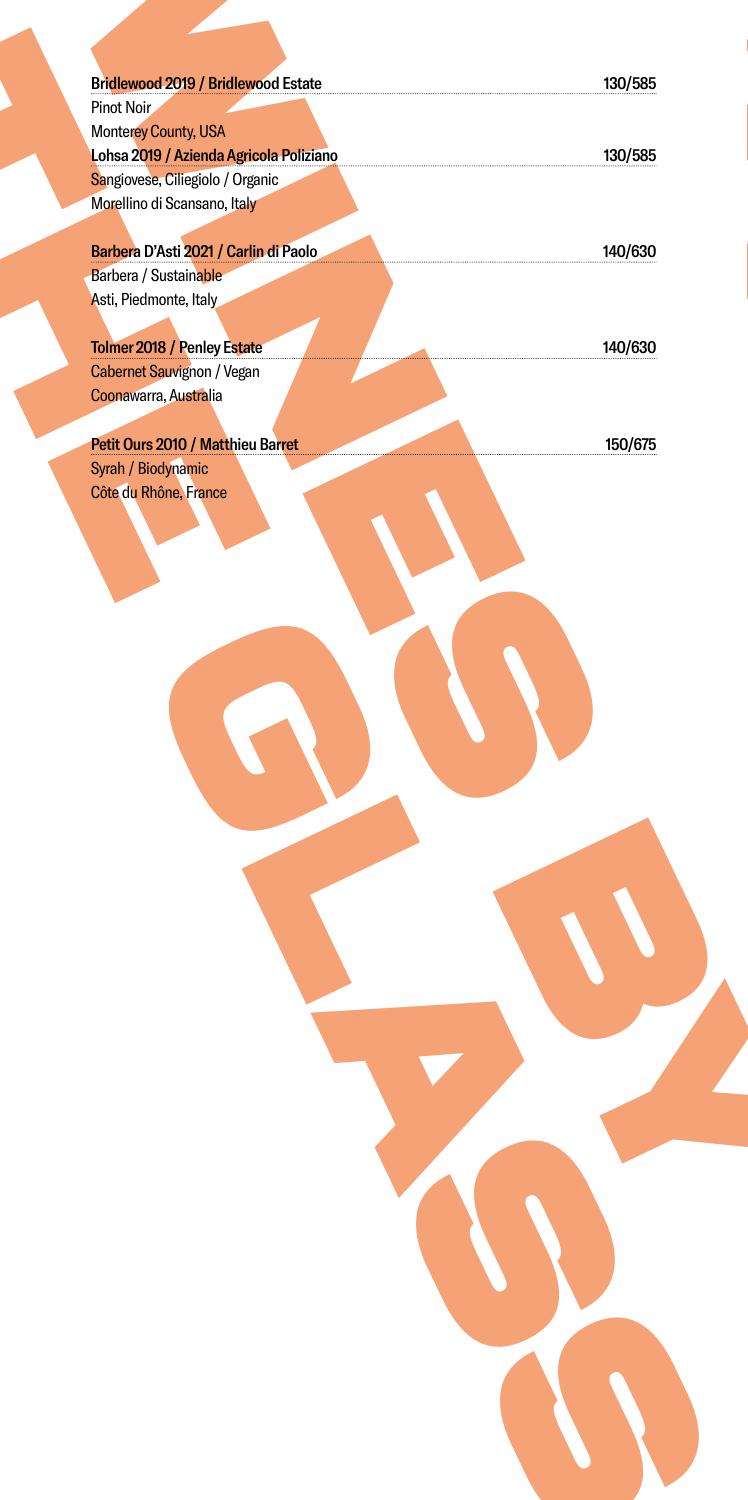| <b>SPARKLING</b>                                 |      |  |
|--------------------------------------------------|------|--|
| Miquel Pons Brut Reserva NV/ Cava                | 495  |  |
| Xarel-Lo, Macabeo, Parellada                     |      |  |
|                                                  |      |  |
| J. California Russian River Cuvée / USA          | 790  |  |
| <b>Chardonnay, Pinot Noir, Meunier</b>           |      |  |
| <b>CHAMPAGNE</b>                                 |      |  |
| André Jacquart Brut Experience NV                | 895  |  |
| Chardonnay                                       |      |  |
|                                                  |      |  |
| André Clouet Bouzy Grande Reserve NY             | 895  |  |
| <b>Pinot Noir</b>                                |      |  |
|                                                  |      |  |
| Piper Heidsieck Brut Experience NV               | 990  |  |
| Pinot Noir, Chardonnay                           |      |  |
| <b>Francis Orban Brut Reserve NV</b>             | 895  |  |
| Meunier                                          |      |  |
|                                                  |      |  |
| <b>Taittinger Brut Reserve NV</b>                | 1095 |  |
| Chardonnay, Pinot Noir, Meunier                  |      |  |
| Louis Roederer Collection 242 NV                 | 1250 |  |
| Chardonnay, Pinot Noir, Meunier                  |      |  |
|                                                  |      |  |
| <b>Philipponnat Royale Reserve Brut NV</b>       | 1250 |  |
| Pinot Noir, Chardonnay, Meunier                  |      |  |
| Charles Heidsieck Rosé NV                        | 1395 |  |
| Chardonnay, Pinot Noir, Meunier                  |      |  |
|                                                  |      |  |
| Perrier-Jouët Belle Epoque 2011                  | 3450 |  |
| Pinot Noir, Chardonnay, Meunier                  |      |  |
| Piper Heidsieck Rare Millesime 2011              | 3995 |  |
| Chardonnay, Pinot Noir                           |      |  |
|                                                  |      |  |
| <b>ROSÉ WINE</b>                                 |      |  |
|                                                  |      |  |
| Palm par l'Escarelle 2021 / Châteaux d'Escarelle | 515  |  |
| Caladoc, Cinsault, Grenache / Organic            |      |  |
| Provence, France                                 |      |  |
| La Brossette 2021 / Joel Delaunay                | 575  |  |
| Gamay / Organic                                  |      |  |
| AOPTouraine, Loire, France                       |      |  |
|                                                  |      |  |
| Langhe Rosato 2021 / Josetta Saffirio            | 595  |  |
| Nebbiolo / Organic, Vegan<br>Langhe, Italy       |      |  |
|                                                  |      |  |
|                                                  |      |  |
|                                                  |      |  |
|                                                  |      |  |
|                                                  |      |  |

WINES BY A REPORT OF BUILDING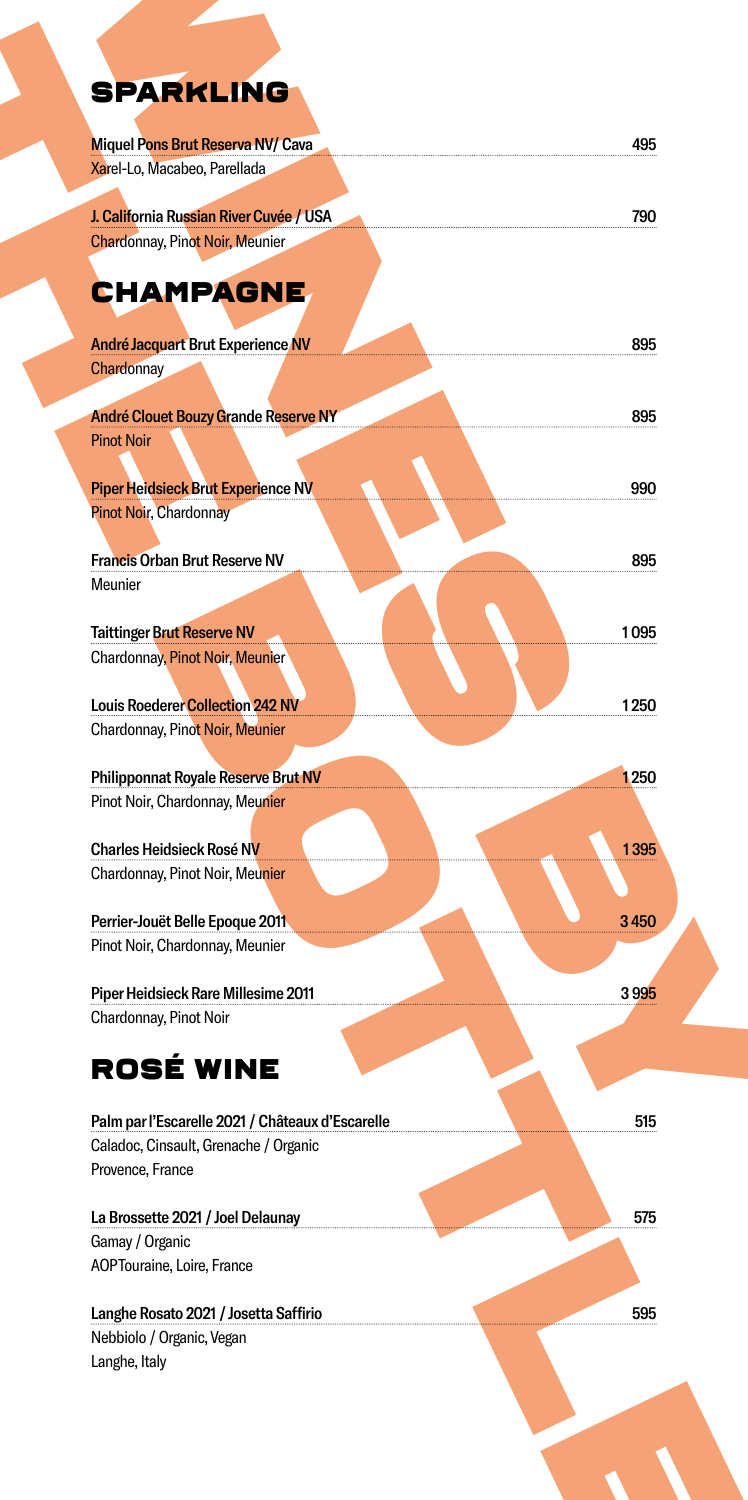# WHITE WINE

| <b>WHITE WINE</b>                                                                                  |     |  |
|----------------------------------------------------------------------------------------------------|-----|--|
| ARGENTINA                                                                                          |     |  |
| Catena Chardonnay 2020 / Bodega Catena Zapata<br>Chardonnay / Sustainable, Vegan                   | 585 |  |
| Mendoza<br><b>AUSTRALIA</b>                                                                        |     |  |
| Now Chardonnay 2019 / Paxton Wines<br>Chardonnay / Organic, Vegan                                  | 630 |  |
| <b>McLaren Vale</b>                                                                                |     |  |
| <b>Watervale Riesling 2019 / Jim Barry</b><br>Riesling<br>Clare Valley, Australia<br><b>FRANCE</b> | 675 |  |
| Picpoul de Pinet 2020 / Gérard Bertrand<br>Piquepoul / Organic                                     | 550 |  |
| Languedoc-Roussillon<br>Auxerrois Trois Châteaux 2018 / Kuentz-Bas<br>Auxerrois / Organic          | 585 |  |
| Alsace                                                                                             |     |  |
| Saint-Bris 2020 / Domaine des Marronnier<br>Sauvignon Blanc<br>Saint-Bris, Bourgogne               | 595 |  |
| Copains Copines 2019 / D. Mittnacht-Frères<br>Gentil, Alsace Blend / Biodynamic<br>Alsace          | 655 |  |
| Les Terres Blanches Apremont 2019 / D. Dupraz<br>Jacquère                                          | 695 |  |
| Savoie<br>Chablis 1er Cru Clos Vau Ligneau 2018/ Louis Moreau                                      | 850 |  |
| Chardonnay<br>Chablis, Bourgogne                                                                   |     |  |
| <b>GERMANY</b>                                                                                     |     |  |
| Riesling Kabinett 2021 / Kloster Eberbach<br>Riesling<br>Rheingau                                  | 495 |  |
| <b>ITALY</b>                                                                                       |     |  |
| Il Pometo Pinot Grigio 2019 / Lungarotti<br>Pinot Grigio / Sustainable                             | 425 |  |
| Umbria                                                                                             |     |  |
|                                                                                                    |     |  |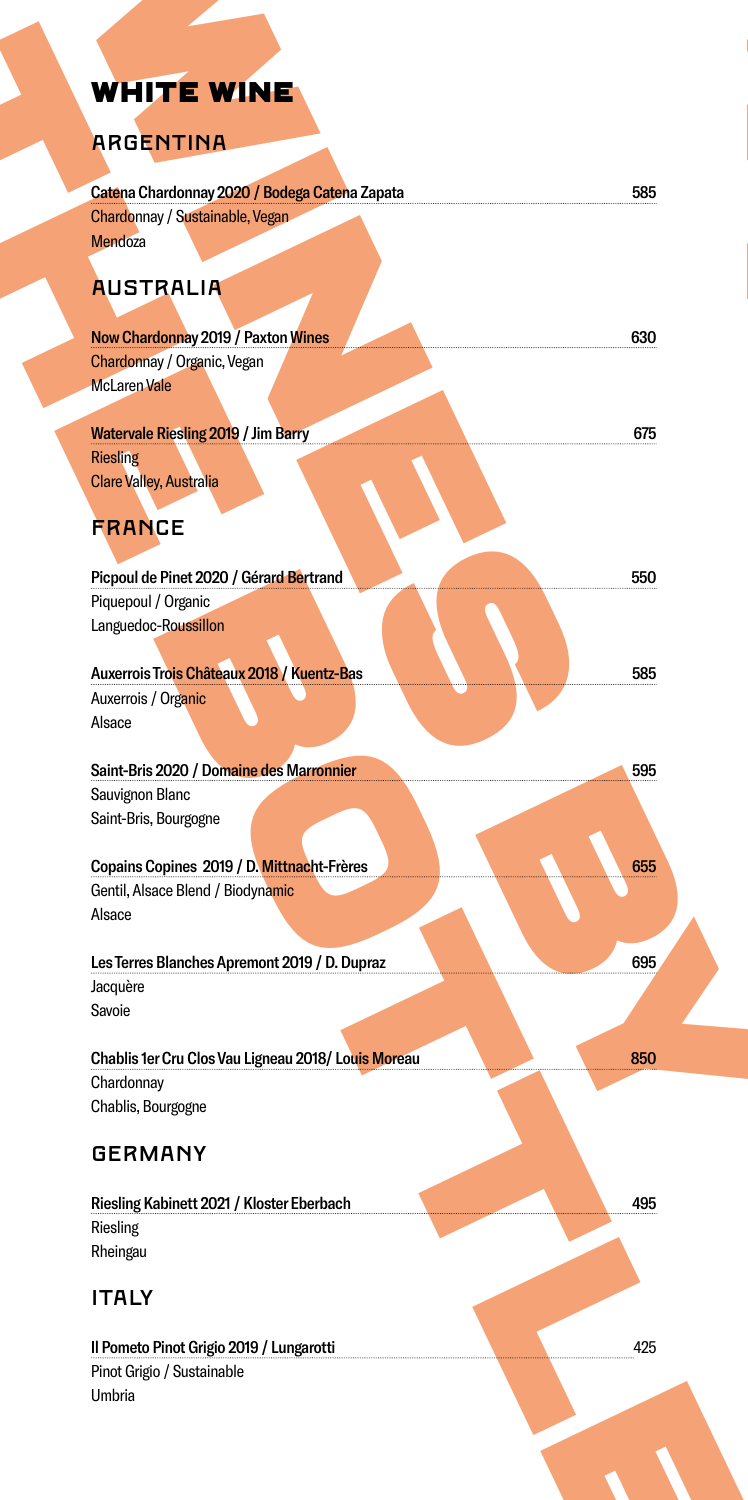| <b>NEW ZEALAND</b>                                                                        |     |
|-------------------------------------------------------------------------------------------|-----|
| Walnut Collectables 2021 / Walnut Block Wines                                             | 630 |
| Sauvignon Blanc / Organic                                                                 |     |
| Marlborough, New Zealand                                                                  |     |
| <b>SOUTH AFRICA</b>                                                                       |     |
|                                                                                           |     |
| Culinaria Collection 2018/ Leopard's Leap<br><b>Chenin Blanc</b>                          | 585 |
| <b>Western Cape</b>                                                                       |     |
|                                                                                           |     |
| Stark-Condé Field Blend 2020 / Stark-Condé<br>Roussanne, Chenin Blanc, Verdelho, Viognier | 650 |
| <b>Stellenbosh</b>                                                                        |     |
|                                                                                           |     |
| <b>SPAIN</b>                                                                              |     |
| Cueva Orange Natural 2018 / Bodegas Cueva                                                 | 595 |
| Tardana, Macabeo                                                                          |     |
| Utiel-Requena, Valencia                                                                   |     |
|                                                                                           |     |
| Lukka Albariño 2018 / Eulogia Gondar<br>Albariño                                          | 595 |
| Rias Baixas                                                                               |     |
|                                                                                           |     |
| Aretxaga Txakolina 2019 / B. Virgen de Lorea                                              | 595 |
| Hondarrabi Zuri, Folle Blanche<br>Bizkaiko Txakolina                                      |     |
|                                                                                           |     |
| <b>SWEDEN</b>                                                                             |     |
|                                                                                           |     |
| Gimme, Gimme, Gimme Riesling 2019 / Wine Mechanics<br>Riesling / Organic, Vegan           | 615 |
| Gothenburg                                                                                |     |
|                                                                                           |     |
| Common People Barbera 2020 / Wine Mechanics                                               | 650 |
| Barbera / Organic, Vegan<br>Gothenburg                                                    |     |
|                                                                                           |     |
| <b>USA</b>                                                                                |     |
| Presqu'île Chardonnay 2019 / Presqu'île Winery                                            | 850 |
| Chardonnay / Organic                                                                      |     |
| Santa Maria                                                                               |     |
|                                                                                           |     |
| Tyler Chardonnay 2016 / Tyler Winery                                                      | 895 |
| Chardonnay / Organic<br>Santa Barbara County                                              |     |
|                                                                                           |     |
|                                                                                           |     |
|                                                                                           |     |
|                                                                                           |     |
|                                                                                           |     |
|                                                                                           |     |
|                                                                                           |     |
|                                                                                           |     |
|                                                                                           |     |

WINES BY A REPORT OF THE REAL PROPERTY OF THE REAL PROPERTY OF THE REAL PROPERTY OF THE REAL PROPERTY OF THE REAL PROPERTY OF THE REAL PROPERTY OF THE REAL PROPERTY OF THE REAL PROPERTY OF THE REAL PROPERTY OF THE REAL PRO

THE BOTTLE SERVICE SERVICE SERVICE SERVICE SERVICE SERVICE SERVICE SERVICE SERVICE SERVICE SERVICE SERVICE SERVICE SERVICE SERVICE SERVICE SERVICE SERVICE SERVICE SERVICE SERVICE SERVICE SERVICE SERVICE SERVICE SERVICE SER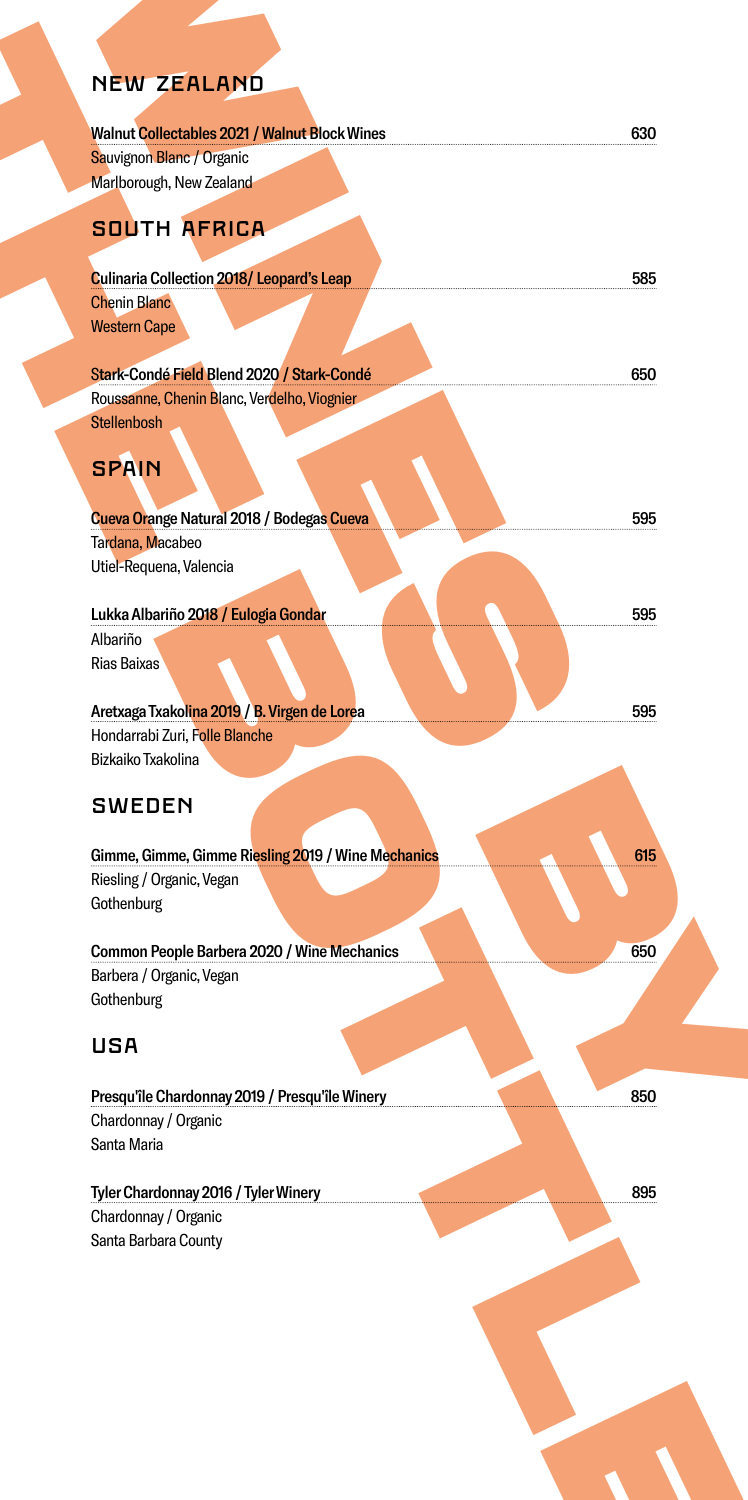## Red WINE

| <b>RED WINE</b>                                                                                               |     |  |
|---------------------------------------------------------------------------------------------------------------|-----|--|
| ARGENTINA                                                                                                     |     |  |
| Tilia 2020 / Bodega Catena Zapata<br>Malbec / Sustainable, Vegan                                              | 425 |  |
| Mendoza                                                                                                       |     |  |
| A Lisa Malbec 2019 / Bodega Noemia<br>Malbec, Merlot / Vegan<br>Patagonia                                     | 650 |  |
| <b>Chacayes 2015 / Francois Lurton</b><br>Malbec, C. Sauvignon / Organic, Vegan                               | 995 |  |
| Mendoza<br><b>AUSTRALIA</b>                                                                                   |     |  |
| Gemtree Organic Shiraz 2021 / Gemtree wines<br>Shiraz / Biodynamic, Sustainable                               | 585 |  |
| McLaren Vale                                                                                                  |     |  |
| Tolmer 2018 / Penley Estate<br>Cabernet Sauvignon / Vegan<br>Coonawarra                                       | 630 |  |
| Mother's Milk Barossa Shiraz / First Drop Wines<br>Shiraz                                                     | 750 |  |
| Barossa<br>Punt Road Gamay 2019 / Punt Road                                                                   | 750 |  |
| Gamay<br>Yarra Valley                                                                                         |     |  |
| <b>CHILE</b>                                                                                                  |     |  |
| Clos de Lolol 2018 / Francois Lurton<br>Syrah, Carmenère, C.Franc / Biodynamic, Vegan<br>Conchagua            | 695 |  |
| <b>FRANCE</b>                                                                                                 |     |  |
| Faugère 2020 / Château de la Liquière<br>Grenache, Syrah, Carignan / Organic<br>Faugère, Languedoc-Roussillon | 595 |  |
| Petit Ours 2020 / Matthieu Barret<br>Syrah / Biodynamic<br>Côte du Rhône, France                              | 675 |  |
| Bourgogne Rouge 2020 / Joseph Drouhin<br>Pinot Noir / Biodynamic<br>Bourgogne                                 | 750 |  |
|                                                                                                               |     |  |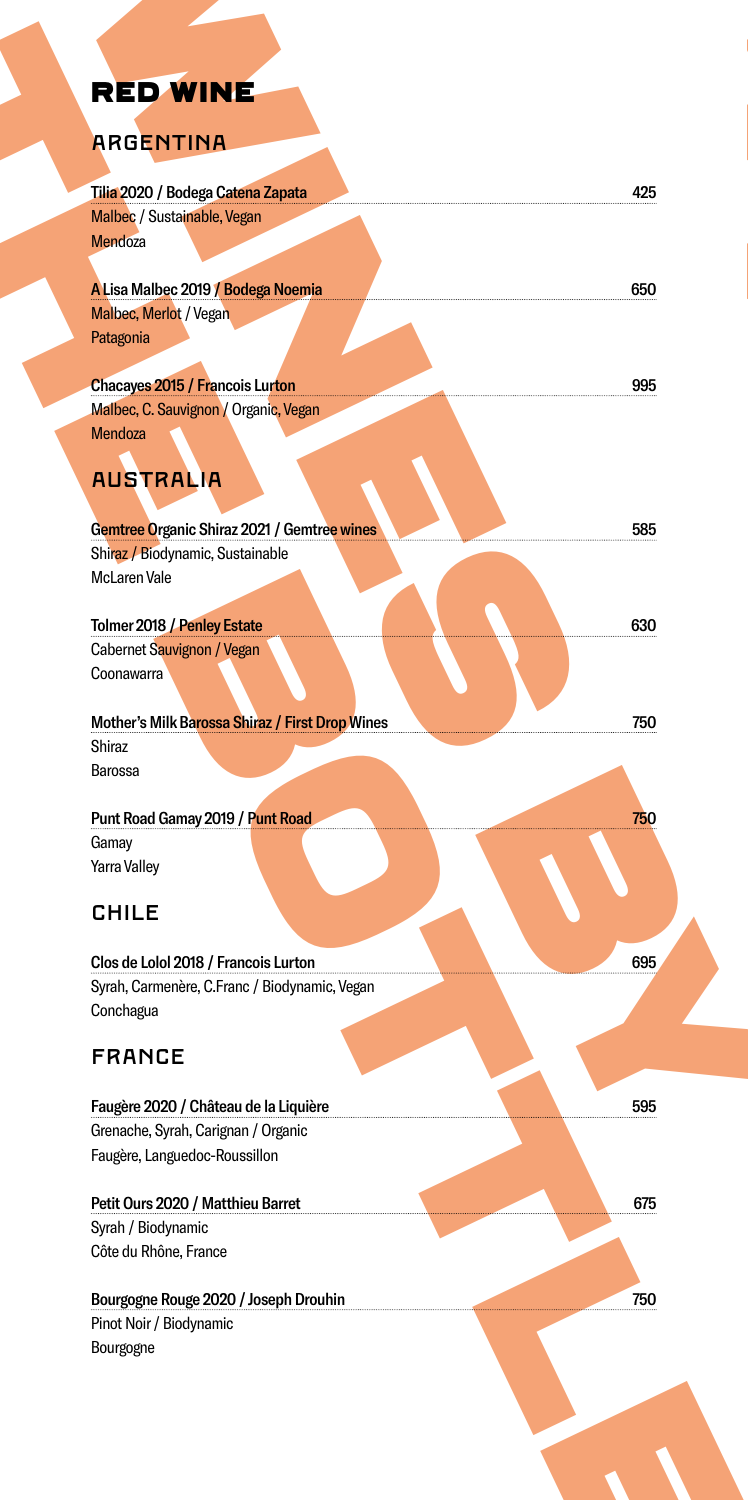| Syrah<br>Cornas, Rhône<br>Savigny-Lès-Beaune Village 2016 / Henri Villamont<br>895<br><b>Pinot Noir</b><br>Bourgogne<br>Echezeaux Grand Cru 2012 / Henri Delamont<br>1780<br><b>Pinot Noir</b><br>Les Echezeaux, Bourgogne<br><b>ITALY</b><br>Lohsa 2019 / Azienda Agricola Poliziano<br>585<br>Sangiovese, Ciliegiolo / Organic<br>Morellino di Scansano<br>Barbera D'Asti 2021 / Carli di Paolo<br>630<br>Barbera / Sustainable<br>Asti, Piedmonte<br>Barbera D'Alba DOC Superiore / Castello Di Neive<br>795<br>Barbera<br>Piemonte<br>Lucente 2018 / Tenuta Luce della Vite<br>795<br>Merlot, Sangiovese<br>Toscana<br>Amarone della Valpolicella 2016 / Le Ville de Antenè<br>850<br>Corvina, Corvinone, Rondinella<br>Valpolicella, Veneto<br>Radici Taurasi 2016 / Mastroberardino<br>950<br>Aglianico / Organic, Vegan<br>Campania<br>Josetta Saffirio Barolo 2017 / Josetta Saffirio<br>Nebbiolo<br>Monteforte d'Alba, Barolo<br>Luce 2017 / Luce della Vite<br>1650<br>Merlot, Sangiovese<br>Toscana<br><b>NEW ZEALAND</b><br>Rocky Point P.Noir 2020 / Prophet's Rock<br>995<br>Pinot Noir | Cornas Empreintes 2017 / D.Erik, J.Durand | 795 |
|-------------------------------------------------------------------------------------------------------------------------------------------------------------------------------------------------------------------------------------------------------------------------------------------------------------------------------------------------------------------------------------------------------------------------------------------------------------------------------------------------------------------------------------------------------------------------------------------------------------------------------------------------------------------------------------------------------------------------------------------------------------------------------------------------------------------------------------------------------------------------------------------------------------------------------------------------------------------------------------------------------------------------------------------------------------------------------------------------------|-------------------------------------------|-----|
|                                                                                                                                                                                                                                                                                                                                                                                                                                                                                                                                                                                                                                                                                                                                                                                                                                                                                                                                                                                                                                                                                                       |                                           |     |
|                                                                                                                                                                                                                                                                                                                                                                                                                                                                                                                                                                                                                                                                                                                                                                                                                                                                                                                                                                                                                                                                                                       |                                           |     |
|                                                                                                                                                                                                                                                                                                                                                                                                                                                                                                                                                                                                                                                                                                                                                                                                                                                                                                                                                                                                                                                                                                       |                                           |     |
|                                                                                                                                                                                                                                                                                                                                                                                                                                                                                                                                                                                                                                                                                                                                                                                                                                                                                                                                                                                                                                                                                                       |                                           |     |
|                                                                                                                                                                                                                                                                                                                                                                                                                                                                                                                                                                                                                                                                                                                                                                                                                                                                                                                                                                                                                                                                                                       |                                           |     |
|                                                                                                                                                                                                                                                                                                                                                                                                                                                                                                                                                                                                                                                                                                                                                                                                                                                                                                                                                                                                                                                                                                       |                                           |     |
|                                                                                                                                                                                                                                                                                                                                                                                                                                                                                                                                                                                                                                                                                                                                                                                                                                                                                                                                                                                                                                                                                                       |                                           |     |
|                                                                                                                                                                                                                                                                                                                                                                                                                                                                                                                                                                                                                                                                                                                                                                                                                                                                                                                                                                                                                                                                                                       |                                           |     |
|                                                                                                                                                                                                                                                                                                                                                                                                                                                                                                                                                                                                                                                                                                                                                                                                                                                                                                                                                                                                                                                                                                       |                                           |     |
|                                                                                                                                                                                                                                                                                                                                                                                                                                                                                                                                                                                                                                                                                                                                                                                                                                                                                                                                                                                                                                                                                                       |                                           |     |
|                                                                                                                                                                                                                                                                                                                                                                                                                                                                                                                                                                                                                                                                                                                                                                                                                                                                                                                                                                                                                                                                                                       |                                           |     |
|                                                                                                                                                                                                                                                                                                                                                                                                                                                                                                                                                                                                                                                                                                                                                                                                                                                                                                                                                                                                                                                                                                       |                                           |     |
|                                                                                                                                                                                                                                                                                                                                                                                                                                                                                                                                                                                                                                                                                                                                                                                                                                                                                                                                                                                                                                                                                                       |                                           |     |
|                                                                                                                                                                                                                                                                                                                                                                                                                                                                                                                                                                                                                                                                                                                                                                                                                                                                                                                                                                                                                                                                                                       |                                           |     |
|                                                                                                                                                                                                                                                                                                                                                                                                                                                                                                                                                                                                                                                                                                                                                                                                                                                                                                                                                                                                                                                                                                       |                                           |     |
|                                                                                                                                                                                                                                                                                                                                                                                                                                                                                                                                                                                                                                                                                                                                                                                                                                                                                                                                                                                                                                                                                                       |                                           |     |
|                                                                                                                                                                                                                                                                                                                                                                                                                                                                                                                                                                                                                                                                                                                                                                                                                                                                                                                                                                                                                                                                                                       |                                           |     |
|                                                                                                                                                                                                                                                                                                                                                                                                                                                                                                                                                                                                                                                                                                                                                                                                                                                                                                                                                                                                                                                                                                       |                                           |     |
|                                                                                                                                                                                                                                                                                                                                                                                                                                                                                                                                                                                                                                                                                                                                                                                                                                                                                                                                                                                                                                                                                                       |                                           |     |
|                                                                                                                                                                                                                                                                                                                                                                                                                                                                                                                                                                                                                                                                                                                                                                                                                                                                                                                                                                                                                                                                                                       |                                           |     |
|                                                                                                                                                                                                                                                                                                                                                                                                                                                                                                                                                                                                                                                                                                                                                                                                                                                                                                                                                                                                                                                                                                       |                                           |     |
|                                                                                                                                                                                                                                                                                                                                                                                                                                                                                                                                                                                                                                                                                                                                                                                                                                                                                                                                                                                                                                                                                                       |                                           |     |
|                                                                                                                                                                                                                                                                                                                                                                                                                                                                                                                                                                                                                                                                                                                                                                                                                                                                                                                                                                                                                                                                                                       |                                           |     |
|                                                                                                                                                                                                                                                                                                                                                                                                                                                                                                                                                                                                                                                                                                                                                                                                                                                                                                                                                                                                                                                                                                       |                                           |     |
|                                                                                                                                                                                                                                                                                                                                                                                                                                                                                                                                                                                                                                                                                                                                                                                                                                                                                                                                                                                                                                                                                                       |                                           |     |
|                                                                                                                                                                                                                                                                                                                                                                                                                                                                                                                                                                                                                                                                                                                                                                                                                                                                                                                                                                                                                                                                                                       |                                           |     |
|                                                                                                                                                                                                                                                                                                                                                                                                                                                                                                                                                                                                                                                                                                                                                                                                                                                                                                                                                                                                                                                                                                       |                                           |     |
|                                                                                                                                                                                                                                                                                                                                                                                                                                                                                                                                                                                                                                                                                                                                                                                                                                                                                                                                                                                                                                                                                                       |                                           |     |
|                                                                                                                                                                                                                                                                                                                                                                                                                                                                                                                                                                                                                                                                                                                                                                                                                                                                                                                                                                                                                                                                                                       |                                           | 950 |
|                                                                                                                                                                                                                                                                                                                                                                                                                                                                                                                                                                                                                                                                                                                                                                                                                                                                                                                                                                                                                                                                                                       |                                           |     |
|                                                                                                                                                                                                                                                                                                                                                                                                                                                                                                                                                                                                                                                                                                                                                                                                                                                                                                                                                                                                                                                                                                       |                                           |     |
|                                                                                                                                                                                                                                                                                                                                                                                                                                                                                                                                                                                                                                                                                                                                                                                                                                                                                                                                                                                                                                                                                                       |                                           |     |
|                                                                                                                                                                                                                                                                                                                                                                                                                                                                                                                                                                                                                                                                                                                                                                                                                                                                                                                                                                                                                                                                                                       |                                           |     |
|                                                                                                                                                                                                                                                                                                                                                                                                                                                                                                                                                                                                                                                                                                                                                                                                                                                                                                                                                                                                                                                                                                       |                                           |     |
|                                                                                                                                                                                                                                                                                                                                                                                                                                                                                                                                                                                                                                                                                                                                                                                                                                                                                                                                                                                                                                                                                                       |                                           |     |
|                                                                                                                                                                                                                                                                                                                                                                                                                                                                                                                                                                                                                                                                                                                                                                                                                                                                                                                                                                                                                                                                                                       |                                           |     |
|                                                                                                                                                                                                                                                                                                                                                                                                                                                                                                                                                                                                                                                                                                                                                                                                                                                                                                                                                                                                                                                                                                       |                                           |     |
|                                                                                                                                                                                                                                                                                                                                                                                                                                                                                                                                                                                                                                                                                                                                                                                                                                                                                                                                                                                                                                                                                                       |                                           |     |
|                                                                                                                                                                                                                                                                                                                                                                                                                                                                                                                                                                                                                                                                                                                                                                                                                                                                                                                                                                                                                                                                                                       | Central Otago                             |     |
|                                                                                                                                                                                                                                                                                                                                                                                                                                                                                                                                                                                                                                                                                                                                                                                                                                                                                                                                                                                                                                                                                                       |                                           |     |
|                                                                                                                                                                                                                                                                                                                                                                                                                                                                                                                                                                                                                                                                                                                                                                                                                                                                                                                                                                                                                                                                                                       |                                           |     |
|                                                                                                                                                                                                                                                                                                                                                                                                                                                                                                                                                                                                                                                                                                                                                                                                                                                                                                                                                                                                                                                                                                       |                                           |     |
|                                                                                                                                                                                                                                                                                                                                                                                                                                                                                                                                                                                                                                                                                                                                                                                                                                                                                                                                                                                                                                                                                                       |                                           |     |
|                                                                                                                                                                                                                                                                                                                                                                                                                                                                                                                                                                                                                                                                                                                                                                                                                                                                                                                                                                                                                                                                                                       |                                           |     |

WINES BY A REPORT OF THE REAL PROPERTY OF THE REAL PROPERTY OF THE REAL PROPERTY OF THE REAL PROPERTY OF THE REAL PROPERTY OF THE REAL PROPERTY OF THE REAL PROPERTY OF THE REAL PROPERTY OF THE REAL PROPERTY OF THE REAL PRO

THE BOTTLE SERVICE SERVICE SERVICE SERVICE SERVICE SERVICE SERVICE SERVICE SERVICE SERVICE SERVICE SERVICE SERVICE SERVICE SERVICE SERVICE SERVICE SERVICE SERVICE SERVICE SERVICE SERVICE SERVICE SERVICE SERVICE SERVICE SER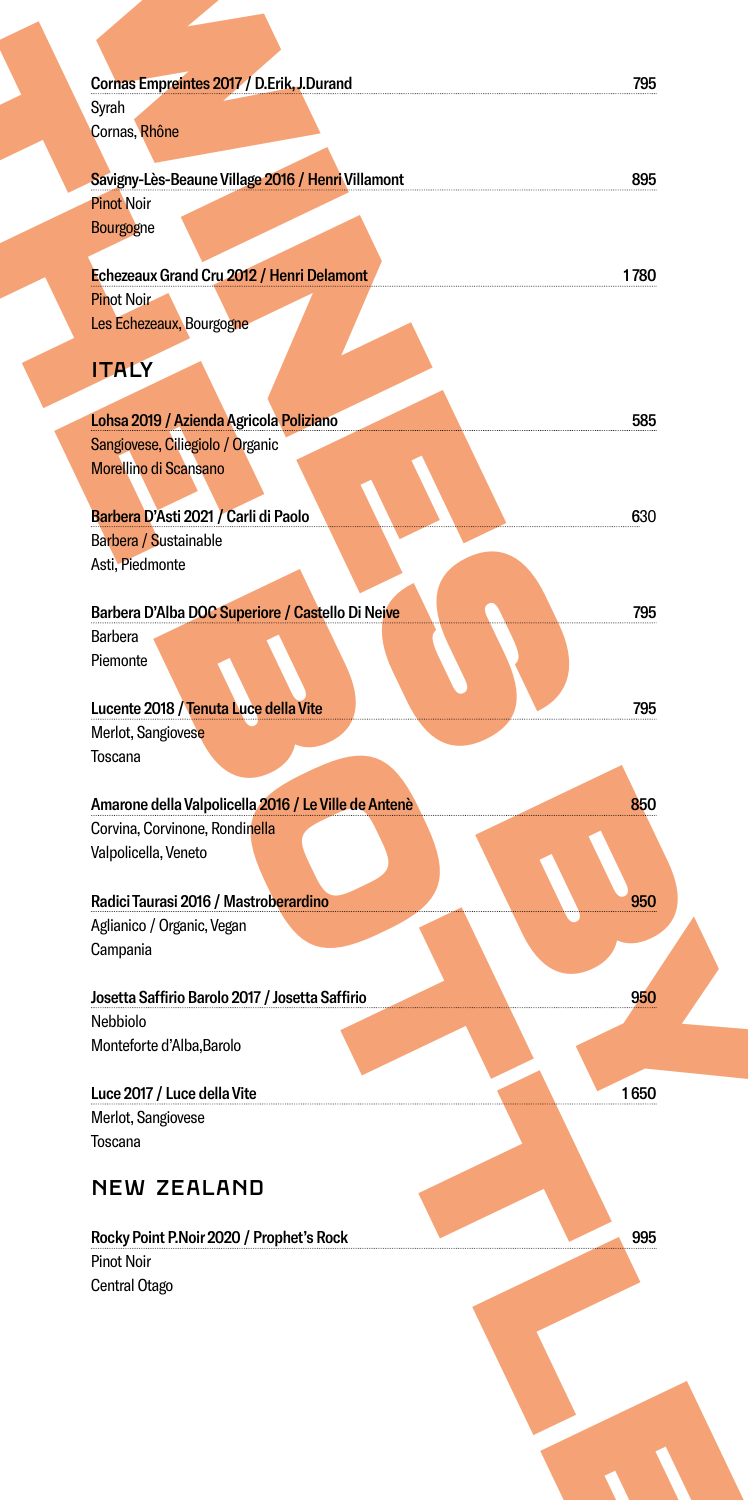### **SPAIN**

| <b>SPAIN</b>                                                                          |     |
|---------------------------------------------------------------------------------------|-----|
| Llebre 2019 / Tomàs Cusiné                                                            | 550 |
| Tempranillo, Garnacha, Merlot, Cariñena                                               |     |
| Coster del Segre                                                                      |     |
| Honoro Vera Monastrell 2010 / Juan Gil                                                | 520 |
| Monastrell / Organic, Vegan                                                           |     |
| Jumilla                                                                               |     |
| Izadi Reserva 2019 / Bodegas Izadi                                                    | 585 |
| Tempranillo                                                                           |     |
| Rioja                                                                                 |     |
| Martin Freixa Samsó 2017 / Martin Freixa                                              | 650 |
| Cariñena                                                                              |     |
| <b>Montsant</b>                                                                       |     |
| Peña El Gato Garnacha 2010 / J.C.Sancha                                               | 750 |
| Garnacha / Organic                                                                    |     |
| Rioja                                                                                 |     |
| Finca Villacreces 2018 / Finca Villacreces                                            | 850 |
| Tempranillo, C.Sauvignon, Merlot                                                      |     |
| Ribeira del Duero                                                                     |     |
| SOUTH AFRICA                                                                          |     |
|                                                                                       |     |
| Glenelly Collection 2019 / Glenelly Estate<br>Cabernet Sauvignon                      | 575 |
| Stellenbosch                                                                          |     |
|                                                                                       |     |
| The Butcher and the Cleaver 2018 / Old Road W.C<br>Shiraz, Pinotage, Mourvedre        | 695 |
| <b>Coastal Region</b>                                                                 |     |
|                                                                                       |     |
| USA                                                                                   |     |
| Bridlewood 2019 / Bridlewood Estate                                                   | 585 |
| Pinot Noir                                                                            |     |
| Monterey County, California                                                           |     |
| Stokes' Ghost 2015 / Scheid Vineyards                                                 | 600 |
| Petite Sirah / Sustainable                                                            |     |
| Monterey County, California                                                           |     |
|                                                                                       |     |
| Ghost Pines 2018 / Gallo FVineyards<br>Zinfandel, Petite Sirah                        | 625 |
| San Joaquin County, California                                                        |     |
|                                                                                       |     |
| Seghesio Zinfandel 2019 / Seghesio<br>Zinfandel, Petite Sirah, Carignan / Sustainable | 750 |
| Sonoma County, California                                                             |     |
|                                                                                       |     |
|                                                                                       |     |
|                                                                                       |     |
|                                                                                       |     |
|                                                                                       |     |
|                                                                                       |     |